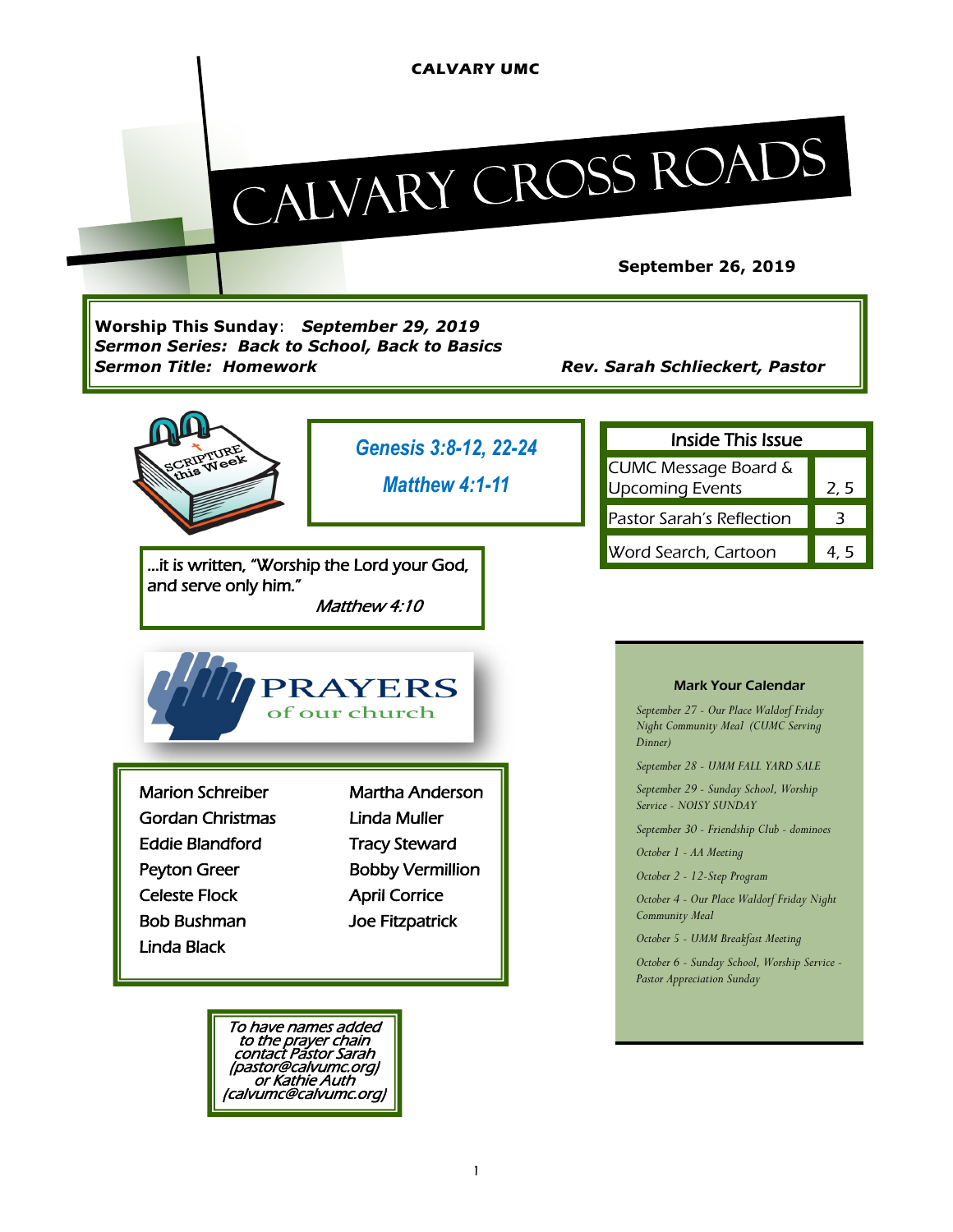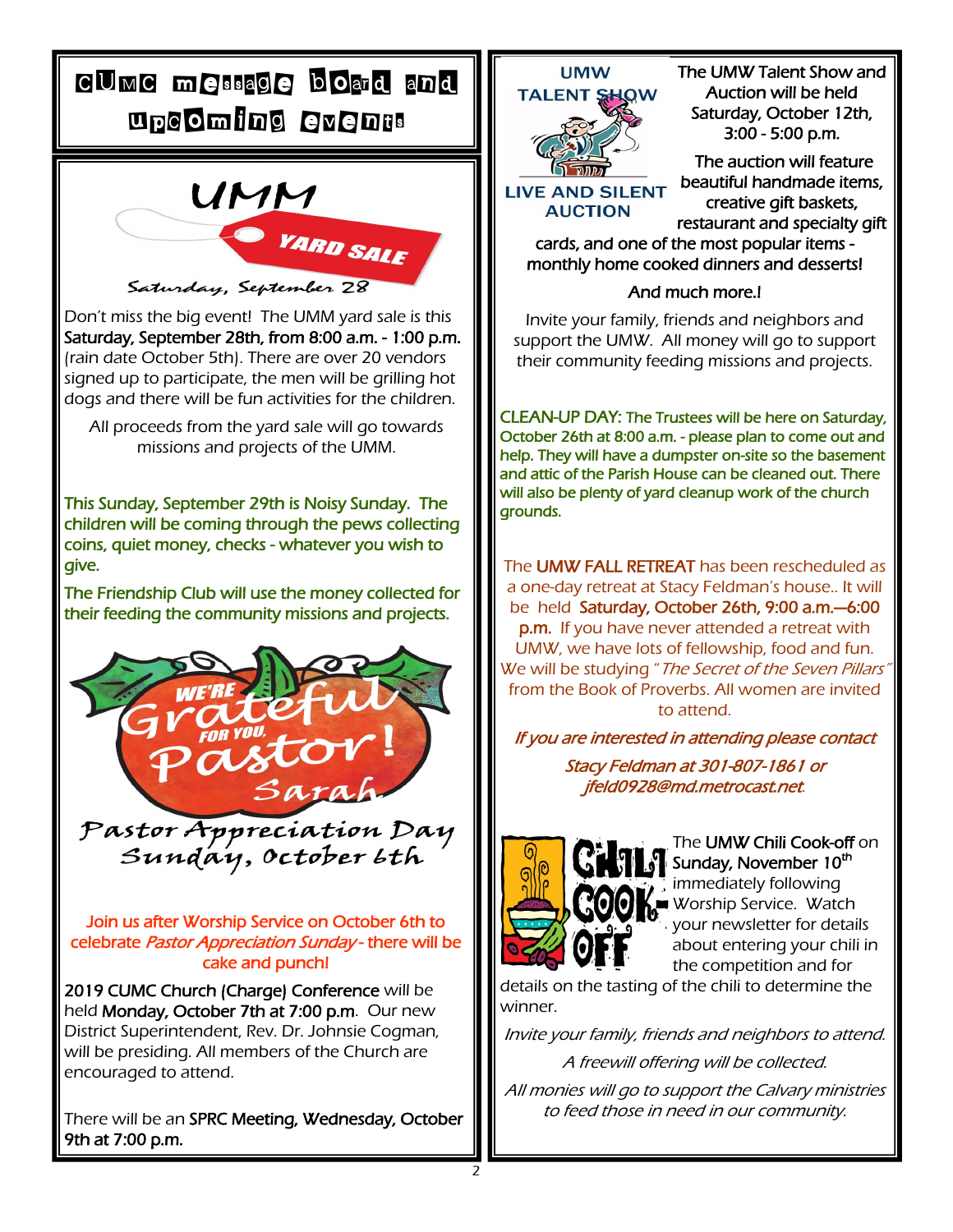# Pastor Sarah's Reflection



This week marks the official start of autumn.

In Maryland, of course, early autumn is officially celebrated by leaving the house in a sweater but return home way too warm, toggling your HVAC back and forth between off, AC and heat, and allergy season's last hurrah.

Autumn is also a time when even the most cynical among us seem drawn to wax poetic about the turning of seasons. A popular (though unattributed) quote circulating in this season online reads, "The trees are about to show you just how beautiful letting go can be."

This idea of letting go isn't unique to autumn, nor indeed is it a casual saying. Most faith traditions have teachings around the idea of letting go—some do so to the extreme. From Buddhism to Hinduism and Christianity to Islam, humans have long found sacred power in seeking to be unbound by worldly desires, suffering and even connections.

As Christians, we follow in a faith tradition which has been

home to mystics and hermits, priests and prophets—all of whom have tried to balance the divine, otherworldliness of reality and God with the tangible, touchable, messy realities of living in relationship with each other and the natural world. Though some Christians have argued that faithful Christianity requires withdrawing from the world, the vast majority of Christians across the ages have sought and embodied a life that stays firmly connected to the world within the solid conviction that this world is less-than-real, and that presence with God is the ultimate reality.

One of my favorite reflections on this point comes in C.S. Lewis' novel the Great Divorce. In this book, his reply to William Blake's *Marriage of Heaven and Hell*, Lewis pours forth a vision of heaven (marked, as you might imagine the author of *The Chronicles of Narnia* would, by God as a lion) that has no space for the less-than objects of human devotion. Indeed, in Lewis' telling, the greatest hurdle that his characters face to fully entering into God's kingdom are *good things* (romantic love, parental care, etc.) become ugly in their excess. In the most tangible sense, Lewis portrays God's kingdom not as less than real (in the way we think of etherical angels and floating clouds in heaven) but as more real than we could possible imagine (Lewis' characters find walking on the grass in God's kingdom to be like stepping on needles, a sensation they are assured will pass as they become acclimated to God's divine realm).

Letting go is not about an indiscriminate disconnection from the world or those people important to us. Indeed, Christianity has consistently affirmed the importance of living in community and connection as disciples of Jesus Christ.

No, when trees let go of their leaves, they are doing so to another end. Their release which turns our trees all manner of rich shades as the season change gives way to the rest of winter and the return of buds, flowers and new leaves in the spring. It is a letting go so that new life may come.

This is what we mean, as Christians then at least, when we say we are called to let go. We are called to let go of those things (relationships, behaviors, idols and possessions) that hold us back from new life, those things which hold us captive and have us convinced they are worthy of our devotion. Autumn then is a season when we would do well to remember that we are called to let go, or at least hold more loosely, everything in our life but our relationship with God. It is a season to reflect on what we might need to let go so that God can continue to draw us into new life. And in that, in that release and new life, there is great beauty indeed.

Grace and Peace.

Pastor Sarah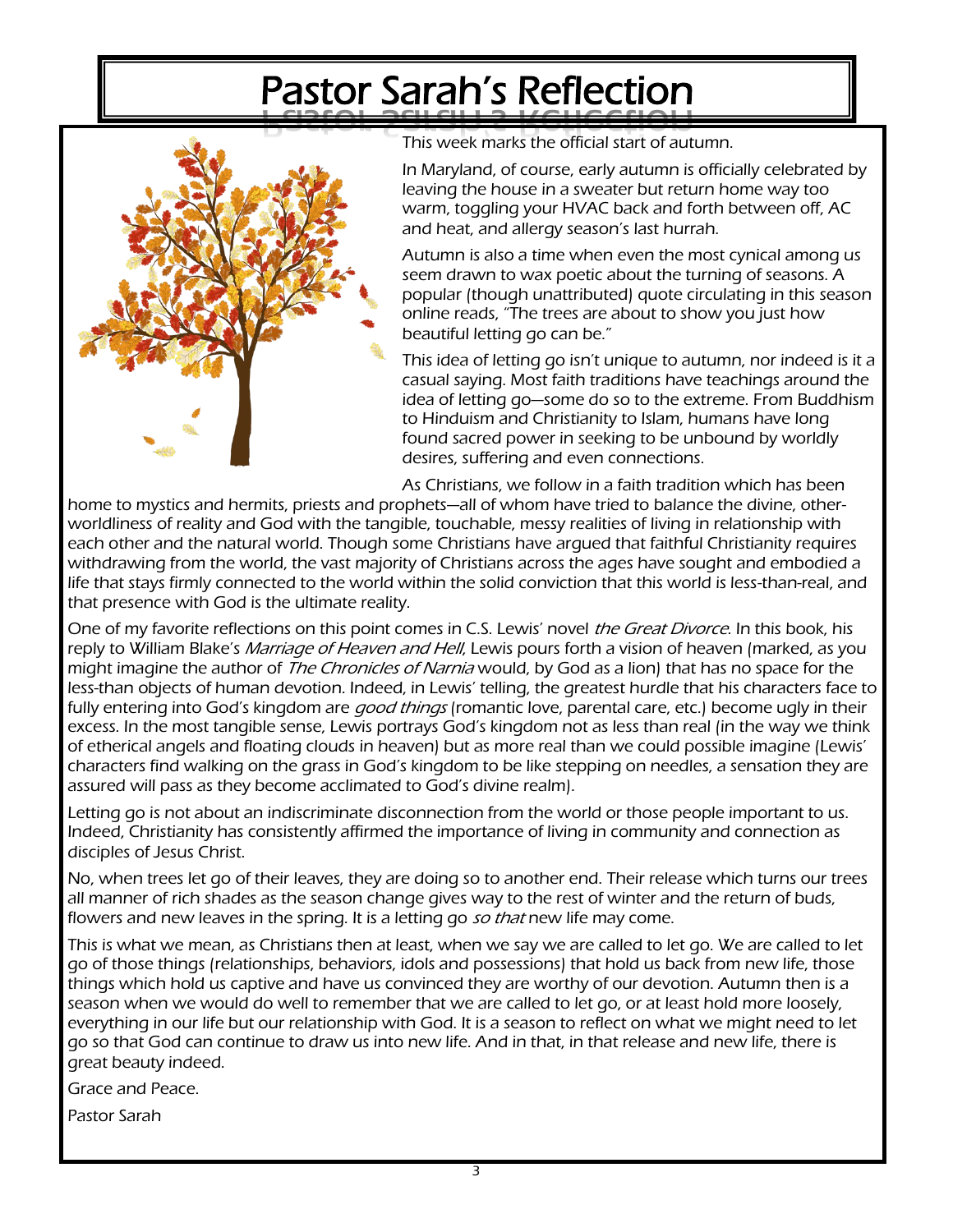# Can you find 16 books of the Bible hidden in this Paragraph?

I once made a remark about the hidden books of the Bible (merely by a fluke). It kept people looking so hard for the facts and for others it was a revelation. Some were in a jam, especially since the name of the books were not capitalized, but the truth finally struck home to numbers of readers. To others it was a real job. We want it to be a most fascinating few moments for you. Yes, there will be some really easy ones to spot. Others may require judges to help them. I will quickly admit it usually takes a minister to find one of them, and there will be loud lamentations when it is found. A little lady says she brews a cup of tea so she can concentrate better. See how well you can compete. Relax now. There really are sixteen names of books in this story.

# Give up? Answers on Page 5